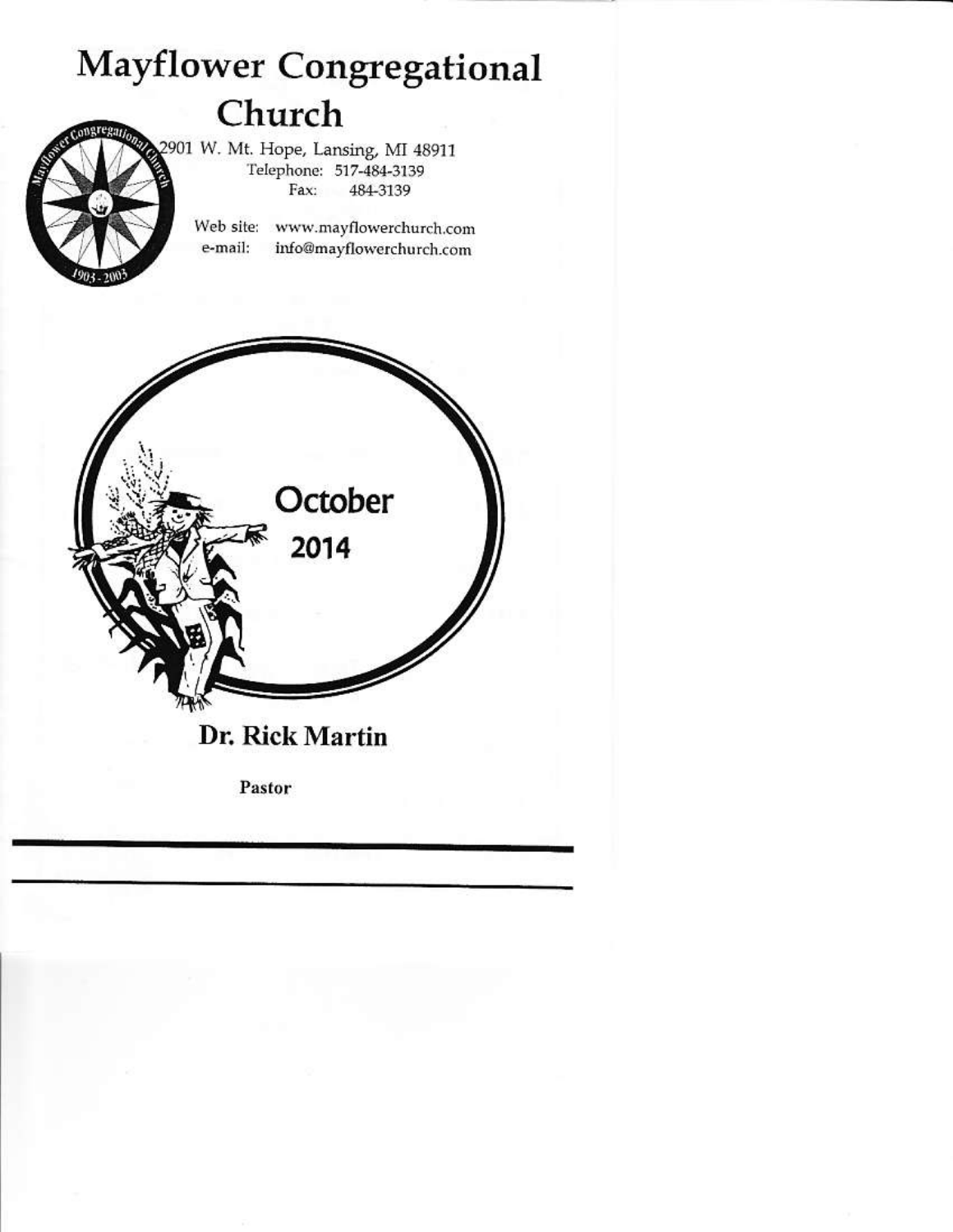|       | Dates to remember in                                 |
|-------|------------------------------------------------------|
|       | October.                                             |
| 10/5  | Food for Salvation<br>Army<br>Worldwide<br>Communion |
| 10/11 | Second Saturday<br>Supper                            |
| 10/12 | CROP Walk                                            |
| 10/13 | Columbus Day                                         |
| 10/14 | Trustees 10 a.m.                                     |
| 10/15 | Notes Deadline                                       |
| 10/19 | Prudential Council                                   |
| 10/25 | Iron Egg Weightlifing<br>Event                       |
| 10/26 | Consecration Sunday                                  |
|       | 10/31 & 11/1 Thrift Sale                             |
| 10/31 | Halloween                                            |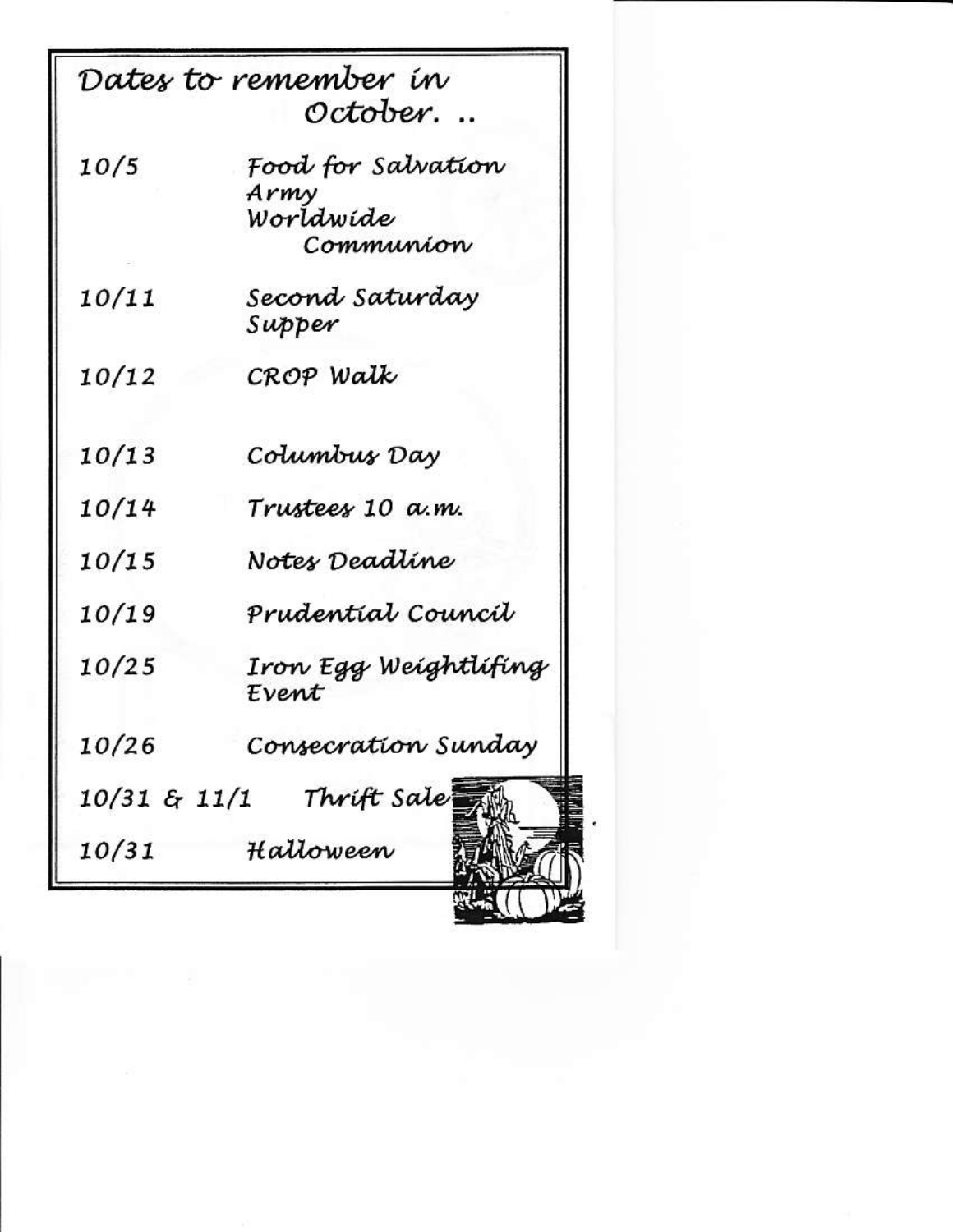## **Prom The Pastor's Desk**

Stewardship Campaign 2015

Yay! The first three Sundays in October focused on talking about giving money to Mayflower Church - no one ever said (except the pastor). It is true culminating with Consecration Sunday October 19th. Personally, I think we experience a annual miracle of God here at Mayflower: for three Sundays, we pray, review scripture about God's ideas of giving, hear personal testimonies, and raise next year's budget through personal pledges. To raise a year's budget in three week is a miracle to us from God! And He does it every year.

Our individual part in all this is: 1) pray (what do You want me to do in 2015), 2) research God's view on giving, 3) pray, 4) make a faith commitment (God, I will obey and give \$\$\$, if You will provide the means for me to do so). 5) pray. God will if you will - then we can move on to important issues like reaching people for the Kingdom of God and touching people's hearts for Jesus.

A great place to begin your research into God's perspective on giving is 2 Corinthians chapters 8 and 9. Two whole chapters on the subject of giving. I do not know of any other subject in the scriptures that has two chapters given to it. Thus it must be important to God for us to know this.

A couple of highlights: amount verses attitude. Although God has a specific amount in mind for you personally, no amount is mentioned in these chapters. However attitude is: for example, 9:7 "Each of you should give what you have decided in your heart to give, not reluctantly or under compulsion, for God loves a cheerful giver." Wonderful promises are connected to giving with a godly attitude, 9:8, "And God is able to bless you abundantly, so that in all things at all times, having all that you need, you will abound in every good work."

Pray - obey - enjoy the blessing of God. You will be blessed. Mayflower Church will be blessed. The Kingdom of God will be advanced. "Thanks be to God for his indescribable gift!" (9:15).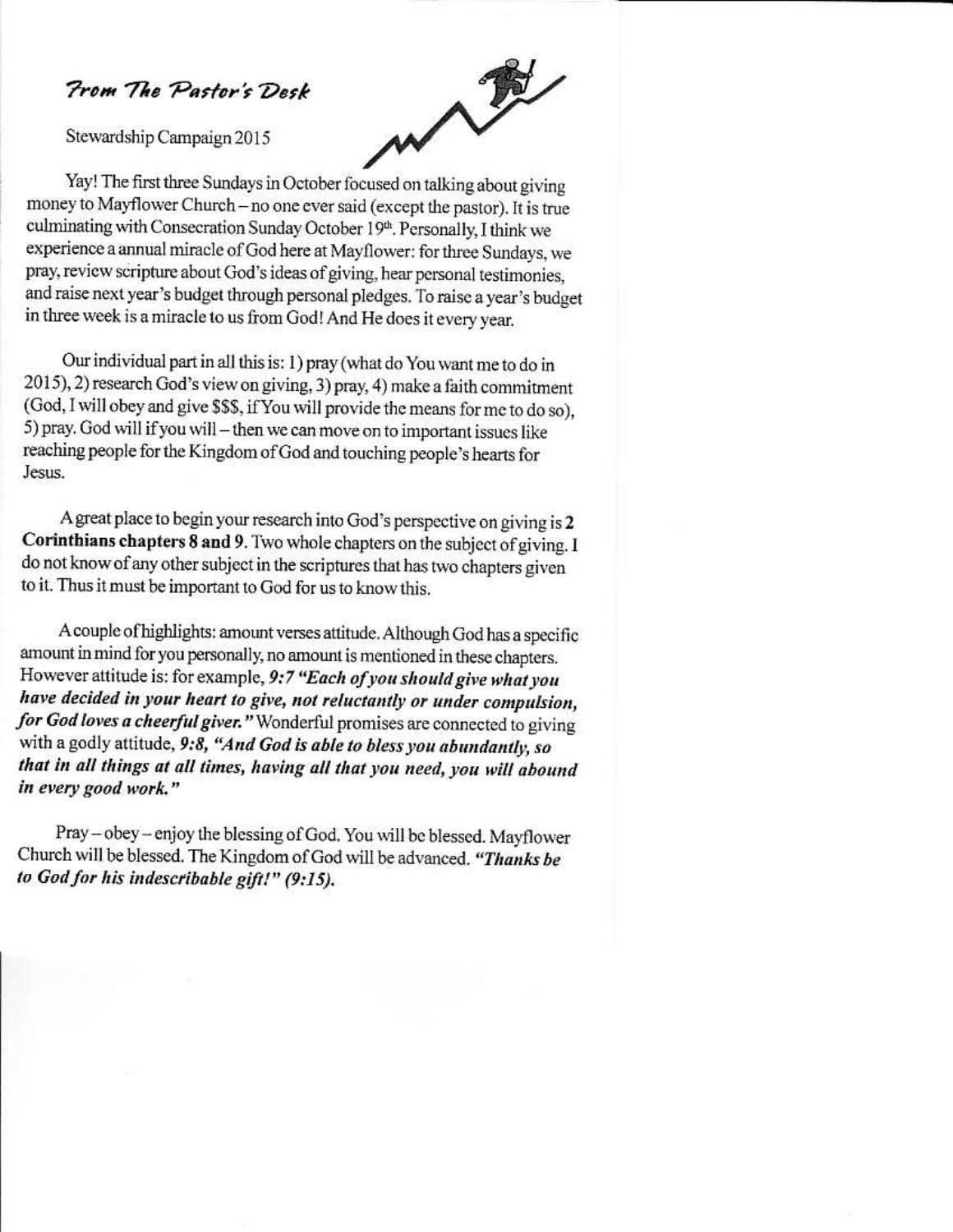As fall approaches we see many of its signs, like leaves turning color and squirrels burying nuts for the winter. But have you ever thought about the sounds of fall? We have school buses that roar up and down our dirt road. The peepers and bull frogs that were quite noisy at the pond in the spring and summer have fallen silent. We constantly hear the thud of walnuts falling from the black walnut trees in our back yard. The bird sounds are different as well. Migratory birds like the red winged blackbirds and robins are making their trek south again.

Speaking of sounds, we at Mayflower will soon begin to enjoy our new sound system yet this fall. We'll no longer have the snap, crackle and pop that we've grown accustomed to during our church services. That old sound system will be upgraded, taking advantage of current technology. Kim and Lorraine have generously donated the new mixing board which will allow the various mikes to be adjusted separately. This necessary piece of equipment will be housed in a new wooden cabinet at the rear of the sanctuary where Kim will be able to hear the output from the mikes and make adjustments accordingly. Costs have been further reduced by Kim who is providing much of the installation.

As a result of the savings, the total cost for the upgrade is \$5500, of which \$2000 has already been donated, leaving a balance of \$3500. Considering the positive effect this will have on Mayflower's ministry, the cost is quite reasonable. For instance, our services are recorded and posted on our website which receives many hits from around the world. The quality of this recording will be substantially improved by the sound system upgrade. Another benefit is that our hearing impaired folks will notice improved output through their headsets. And, choir folks will be able to hear the service better from the choir loft. Your donations to this worthy cause will reap benefits for many years to come.

Jerry Fuller Lay Leader

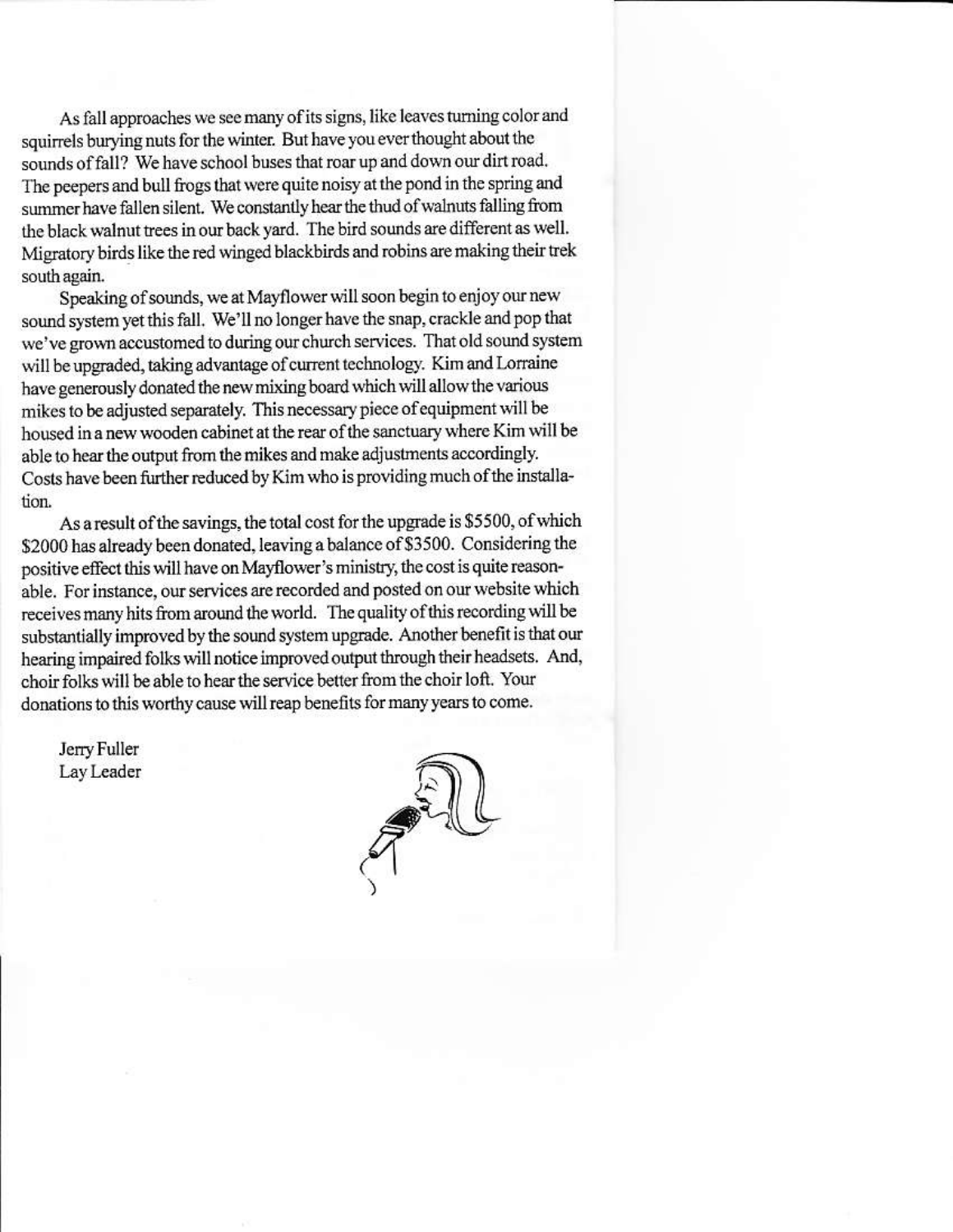## **Look A Little Deeper**

By Joseph J. Mazzella · September 2, 2014

It was the middle of August and I was looking out on the first red leaves as Summer gave way to Fall here in the mountains of my home. I knew that soon the forests would be awash in glorious colors painted by God's own hand. The yellow leaves would be shining like the sun above them. The golds would be gleaming like priceless jewels. The reds would be radiating joy to everyone who gazed upon them. The oranges would be blessing us with their beauty. The browns would be bringing us their earthy peace and wonderful smell. The burgundies would be hinting at the happiness all around us. And the wonderful combination leaves would be reminding us again of just how spectacular life can be.

As I gazed at my own reflection in the window I only wished that people could grow more colorful and beautiful as we aged too. At first my thinning, silver hair, sagging skin, and wrinkles all seemed to say no to this, but as I looked longer I began to think that maybe we could. As I saw the sparkle in my own eyes and light in my own smile I realized that perhaps God was just asking us all to look a little deeper beyond the surface and into our souls.

As I remembered all the people I knew in the last years of their lives almost all of them had a beautiful Autumn spirit about them. My Mom's loving, joyous nature shone brighter than a forest of red and yellow Maples. My neighbor Kai had a golden goodness in her heart that touched the lives of everyone she met. My Nana and Dad were both as sturdy and earthy as Oak trees and they freely shared their peace and happiness with the world.

The next time that you look at your own self then, look a little deeper. Look beyond your face, clothes and body. Look into your heart and soul. See the love that is there, thank God for it, and share it with the world. Make your life here as bright and beautiful as an Autumn day.

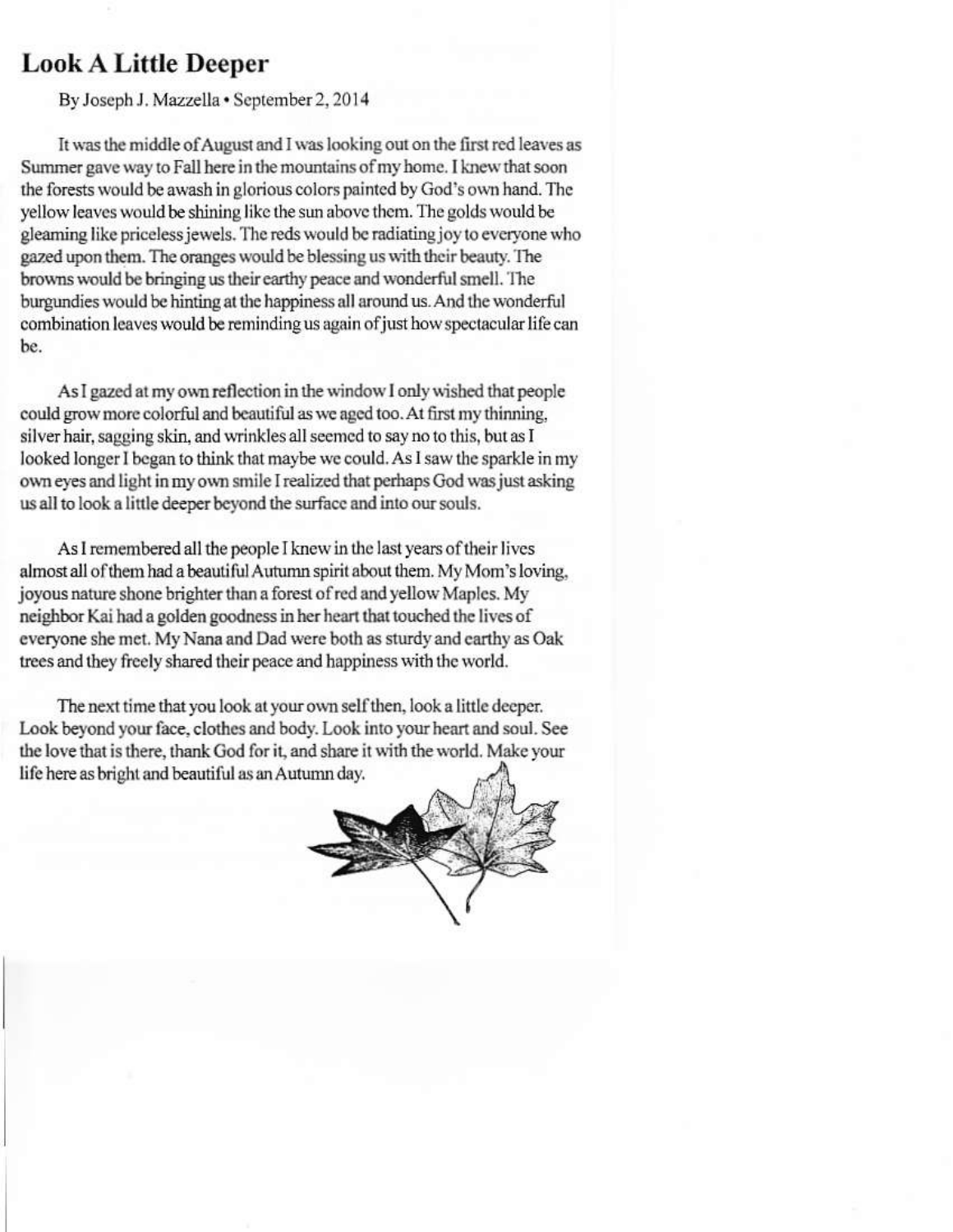#### **Thrift Sale**

We are having another thrift sale October 31 and November 1 (Friday, 9 a.m. to 6 p.m., and Saturday, 9 a.m. to 3 p.m.). Yes, we know it's Halloween! Please check around your house now to identify good, saleable things that you have but don't really need any more. Please have items clean and in working order or they don't sell well. Sometimes we have to throw things away--which we hate to do! If it's truly trash, just toss it out yourself. Kitchen items, jewelry, linens, books, clothes, and children's items are good sellers, but you never know what will sell. Remember, too, to invite friends, family, co-workers, etc., to donate items. We'll be glad to have them! Finally, be sure to plan on coming to shop yourself. You may find some treasures! We often say that we are our own best customers!

Plan to hold your stuff and bring it in after the Iron Egg Classic on October 25. We also need a lot of help to set up, run the sale, and clean up after the sale, so please mark your calendars now for that week. Set up will be 10-Noon (or so) on Monday-Thursday (October 27-30). See Ann or Lorraine to volunteer to help.

Regular-size paper grocery bags are always needed for the bag sale time. You may bring them in any time.



### From Chrisann...

## 5 Encouraging Bible Verses About Money That Everyone Should Know

This article is written by Bob Lotvich of the Huffington Post. I do not take credit for his good research and work. My thoughts are in italics. Just reading the scriptures thoughtfully is helpful; sometimes we forget the actual wording of a scripture.

He says: Let me start by saying that it was difficult to create this list. Think about it, I am trying to pick the best verses from the Bible about a particular topic. Are there really best verses, or are there just those that have impacted us more than others? I tend to think the latter.

(Chrisann continued)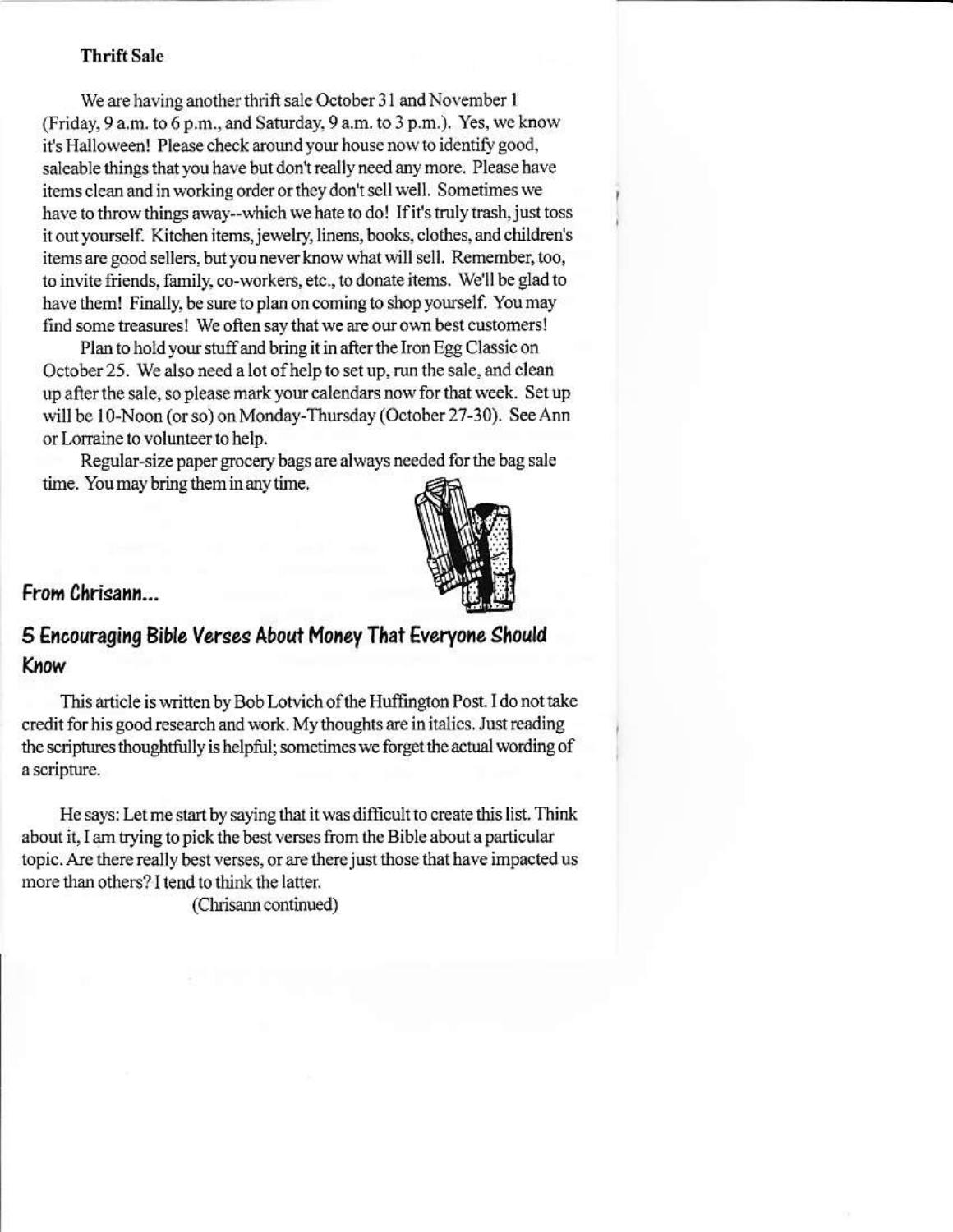So, this list is just that. These are 5 verses about money that, even as I just scratch the surface of understanding them, have revolutionized my financial life. Each one of them has had a strong impact on me during good times and during financial struggles as well. I hope you allow them to impact you as well.

#### 1. Philippians 4:19 "And my God will meet all your needs according to his glorious riches in Christ Jesus."

If you have lived much life at all, you are probably well aware that putting your trust in the economy, your employer, or your bank account is not a good idea. They are all fair-weather friends. They all can be helping you greatly one minute, and then the next everything has changed.

God, however is always faithful. That is why we should always be trusting Him as our supply! It doesn't matter if there is a financial crisis, if you get laid off, or your 401k loses 90 percent of its value, God will still supply your needs. Just like He promised.

The Reverend Verne Summers has spoken to us in the past. One of his favorite thoughts for me was when he said "Why pray when you can worry?" It is funny, but I did worry too much about an impossible future. Jesus tells us that if he takes care of the sparrow, certainly he will take care of us. How much more peaceful it is to lay our hearts on God's words that the words of the moneymakers.

2. Malachi 3:10 ""Bring the whole tithe into the storehouse, that there may be food in my house. Test me in this,' says the LORD Almighty, "and see if I will not throw open the floodgates of heaven and pour out so much blessing that you will not have room enough for it.""

It is a bold step of faith to start tithing. Cynics sometimes argue that tithing is not required in the New Testament. I actually agree, since our salvation is no longer based on works, but on faith in Jesus. But to be quite honest, as New Testament believers, 10 percent should just be a mile-marker on our giving journey. After all, God owns it all and no matter where we are as far as what we are giving, we should always be striving to give more. From my own personal tithing experience, I found that stepping out in Faith in this area and testing Him proved to be quite fruitful and yielded a pretty amazing testimony.

3. 1 Timothy 6:10 "For the love of money is a root of all kinds of evil. Some people, eager for money, have wandered from the faith and pierced themselves with many griefs."

(Chrisann continued)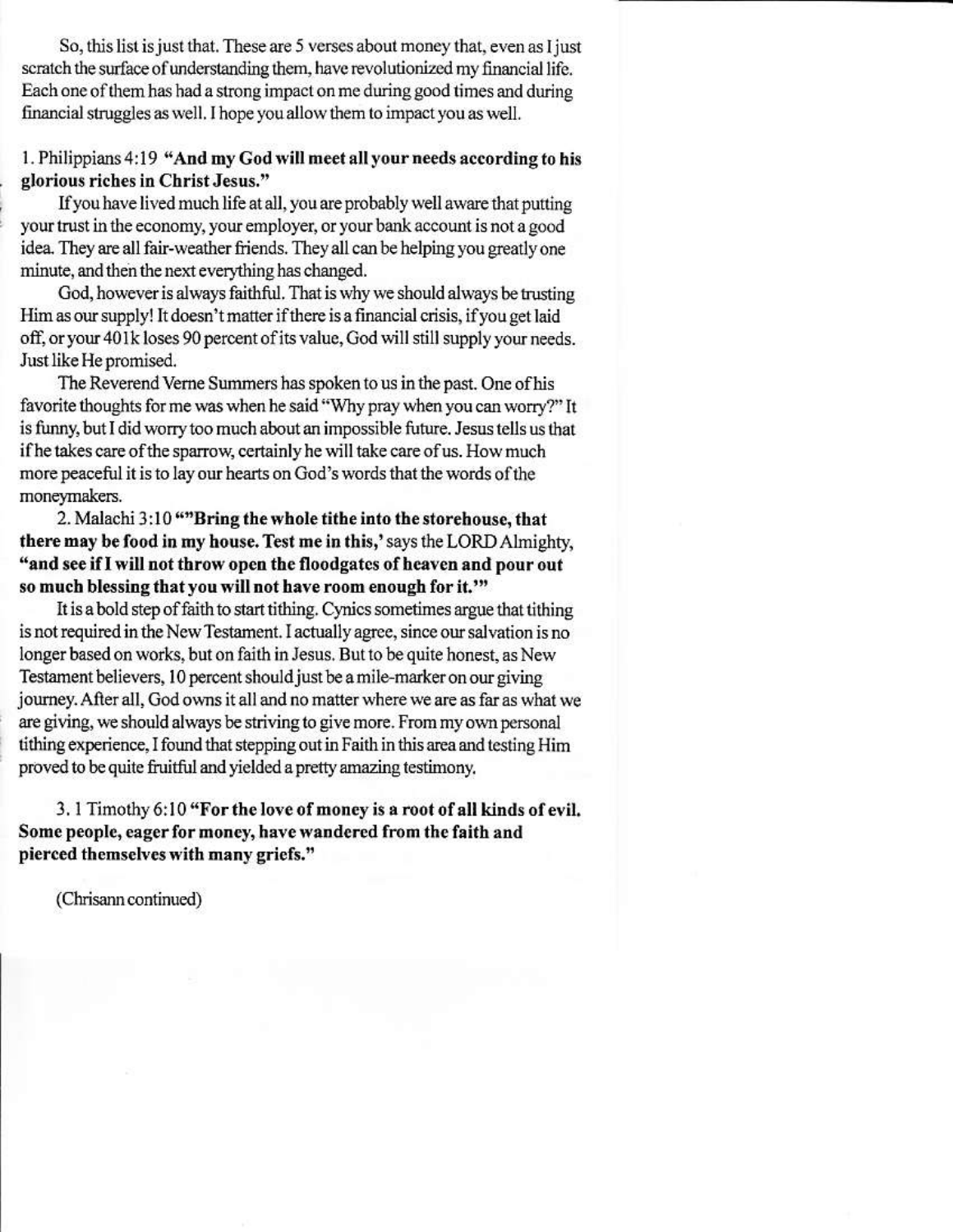This verse is so often misquoted that it is almost laughable. Money is not evil. The love of it is, Having a million in your bank account doesn't mean that

(Chrisann continued)

you love it. Having \$5 in your account doesn't prove that you don't.

For example, Warren Buffett has billions in his accounts, but he is giving almost all of it away to benefit the lives of others. On the other hand I have heard stories of people getting killed over a matter of \$20. It is a matter of the heart that only God can judge.

Bill and Melinda Gates have a Foundation with Warren Buffet and they are faithfully working to not just give money away, but to help to find and solve survival solutions for others, such as clean water in Africa. One of Warren Buffet's sons makes this his lifework and a grandson is also actively involved. They have found truly meaningful work in the world.

4. Acts 20:35 "In everything I did, I showed you that by this kind of hard work we must help the weak, remembering the words the Lord Jesus himself said: 'It is more blessed to give than to receive.'"

Giving sets us free, while hoarding entraps us (James 5:2). Giving changes the lives of others (John 3:16). Giving brings blessing back to us (Luke 6:38). Giving allows us to store up treasures in Heaven rather than here on the earth (Matthew 19:21). Giving really is fun — we need to be in on it.

Have you seen the shows about hoarding? They are really hard to watch, yes? Some of the houses have to come down, some of the people have to be moved out. Often, they still don't understand that they have a problem. Especially in our consumer society, we do not understand that we can do with far less than we have. Closets used to be much smaller. The society of Shakers just had two pegs on the wall: one for everyday clothes and one for Sunday clothes.

Jesus also tells us to care for the widows and orphans. Many quietly do this. There are angels among us.

5. Proverbs 22:7 "The rich rule over the poor, and the borrower is servant to the lender."

The freedom of being debt free has always been so incredibly enticing to me that I have been willing to give up a whole lot in exchange for it. The last three plus years my wife and I have been diligently chopping away at it, passing up opportunities to spend as frivolously as some of our peers have done. Getting out of debt is not easy and often requires a fight, but the freedom that comes with it is so worth it.

This is a fight that I am fighting. It has been a two steps forward, one step back process. Progress is being made. I listen to Suze Orman for inspiration and tough love! Never give up!

Sincerely, Chrisann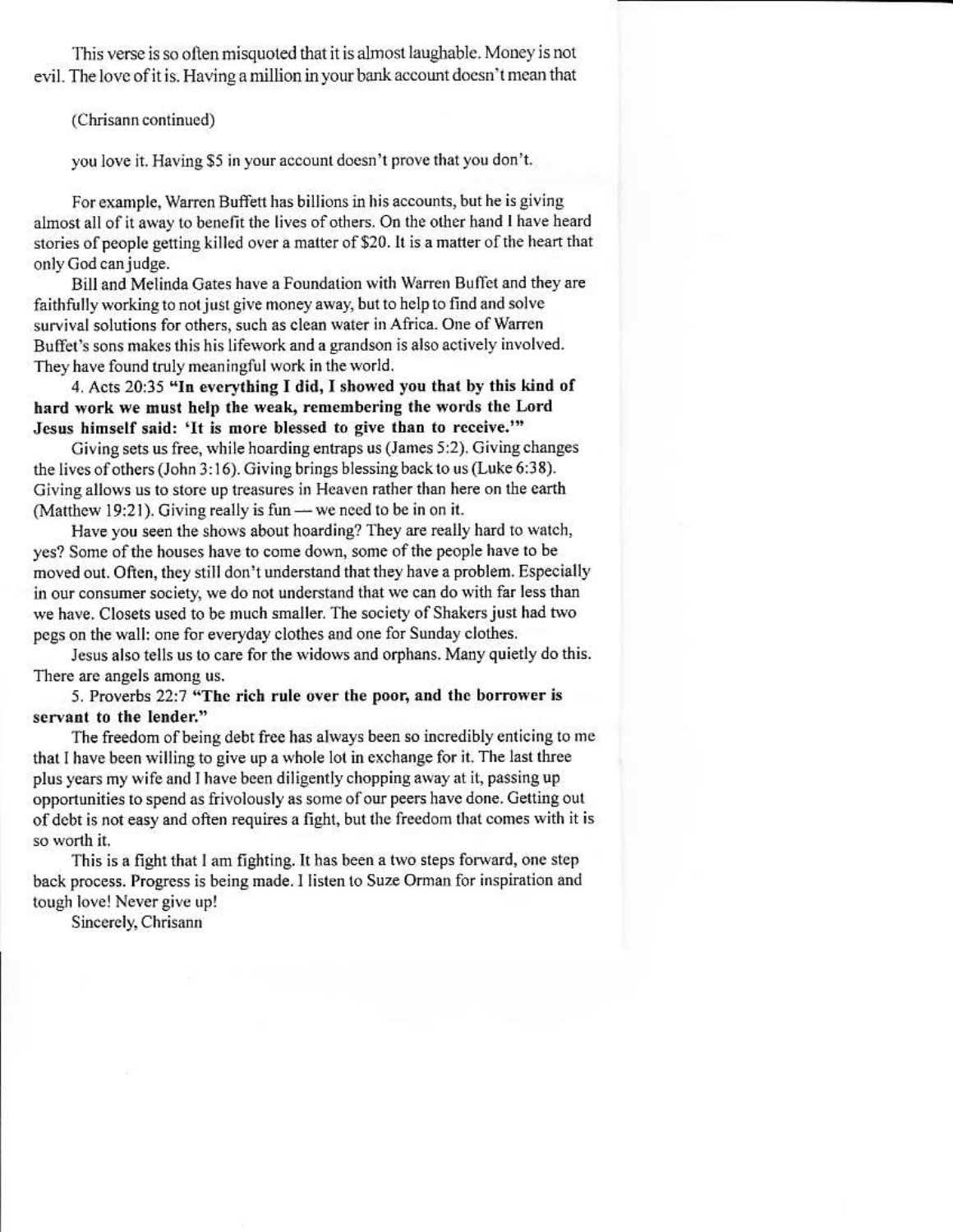#### Sound System Upgrade

Mayflower has embarked on an exciting and much-needed project, that of upgrading and updating our sanctuary sound system. This upgrade is critical in order to eliminate the current problems and restrictions, and to improve the quality and capabilities of the system. This project was originally begun with the first phase in October 2009. Now it's time to proceed with the final phases of this project, due largely in part to the recent issues with the sound system that have been cropping up more and more frequently (static discharge and loud clicks on a more and more frequent basis).

Kim Finison is leading the project in conjunction with Fred of Audio Arts (formerly DeWald Sound) and will be providing much of the labor involved in the installation. The major improvements being implemented, in addition to rectifying the static issues, are as follows:

1. Proper positioning of speakers and microphones will allow for more evenly distributed sound throughout the sanctuary. This will improve the recordings of the service which are put on the website and will allow everyone, especially those who use the hearing devices, to hear better.

2. The current sound system is a "closed" system, which severely limits its capabilities, meaning that nothing further can be added to the system (such as additional microphones) and no adjustments can be made for volume or tone. The new system will allow for additional microphones or devices which can be adjusted for both volume levels and tone.

3. Moving the system out of the music room and into the back of the sanctuary will enable adjustments as needed during the service or other event, which is not currently possible. You may have already seen the construction which is underway in the southwest corner of the sanctuary.

Some of the existing equipment can be utilized in the upgrade, so not everything has to be replaced. Some of the equipment and cabling for the project has already been donated (about \$2000 worth), but, of course, a project like this is an expensive undertaking that will need considerable financial support from the congregation. A total of about \$3500 more is needed to accomplish this project to improve our worship services and other events which occur in the sanctuary. We hope that you will make a commitment to support this project with your contributions.

If you have any questions, please talk with Kim. He'll also be providing regular updates on the progress of the upgrade during announcements.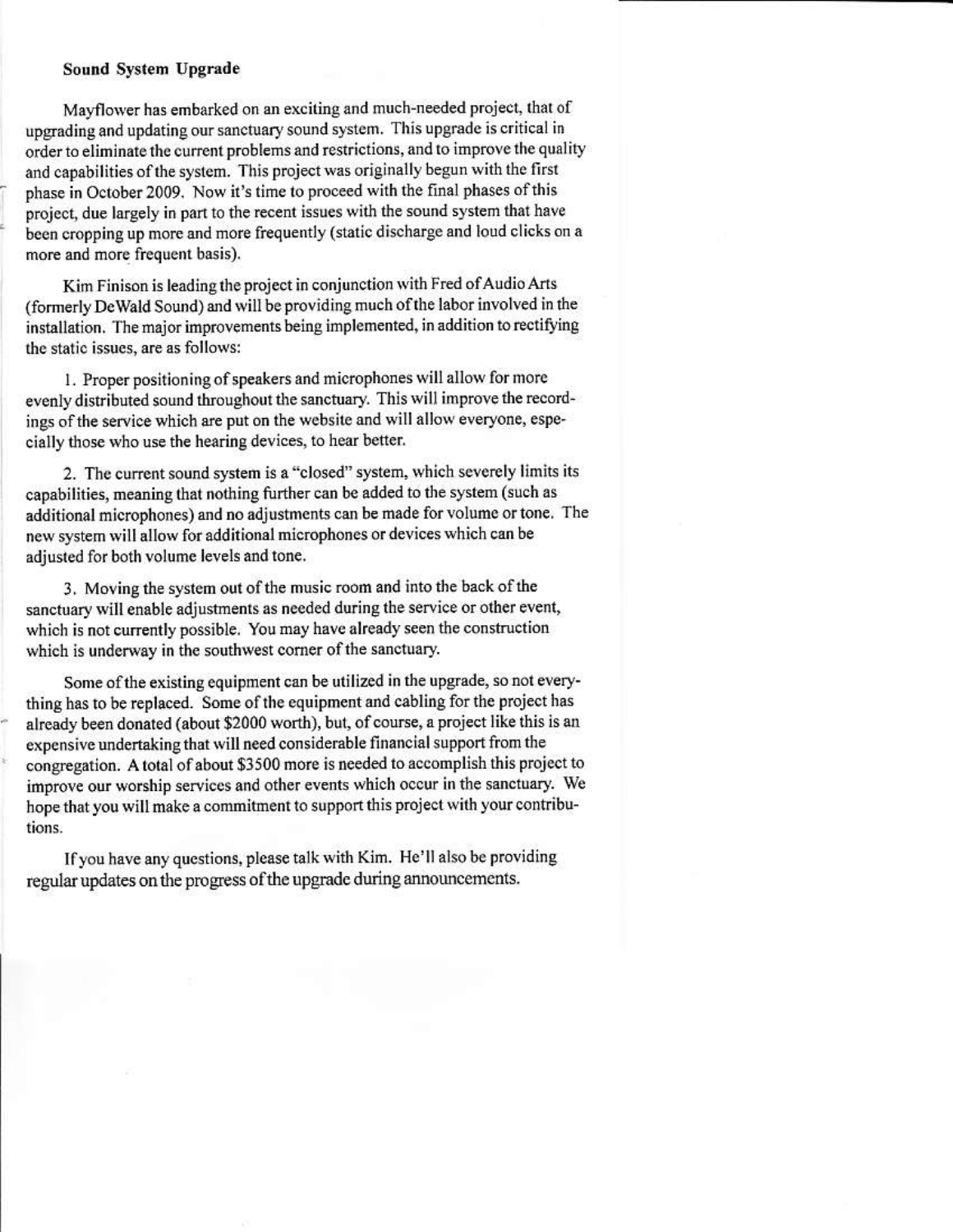#### **Mayflower Financial News**

A brief summary of our finances as of August 31, 2014:

| 7,010.10 |
|----------|
| 6.300.44 |
| 709.66   |
|          |

YTD for Eight Months \$63,707.32 Income: 65,426.44 Expenses:  $-$  \$ 1,719.12

| Fund Balances:               |             |
|------------------------------|-------------|
| Checking:                    | \$11,230.29 |
| <b>Bequest Funds Savings</b> | 4.009.74    |
| Memorial Fund CD             | 5,494.01    |
| CD Savings                   | 22,303.51   |
|                              | \$43,037.55 |

A more detailed report is available in the brochure rack near the church office.

Linda Wheeler Treasurer